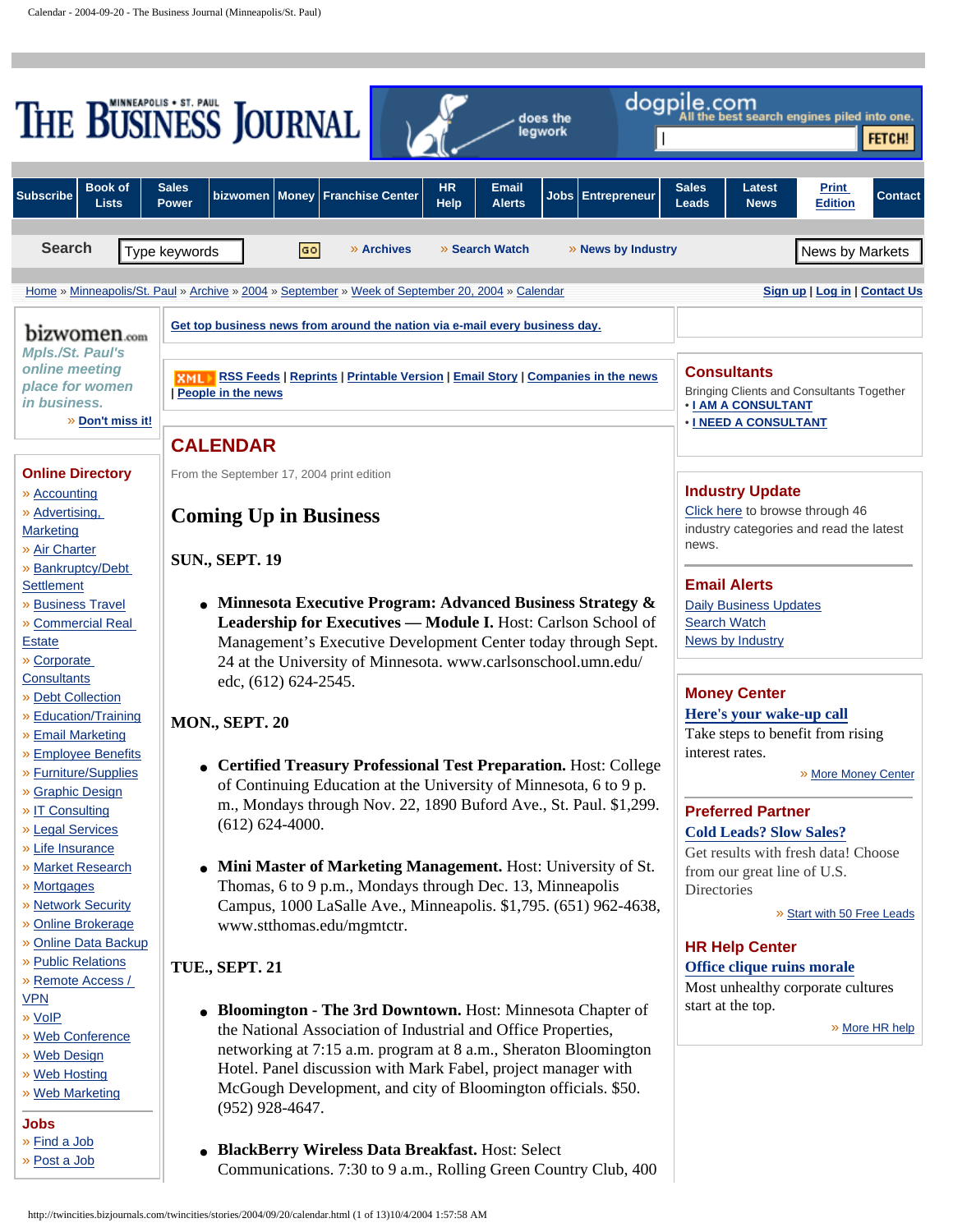#### **[Entrepreneur](http://twincities.bizjournals.com/twincities/entrepreneur/?jst=s_ep_lk)**



**Targeting the market:** Their focus on a narrow market brought success.

» [Find out how](http://twincities.bizjournals.com/twincities/entrepreneur/?jst=s_ep_lk)

#### **[Sales Power](http://twincities.bizjournals.com/twincities/salespower/?jst=s_ep_lk)**



**Magic sales:** They had \$60,000 in sales during a 10-day event.

» [Find out how](http://twincities.bizjournals.com/twincities/salespower/?jst=s_ep_lk)

#### **[More Late News](http://twincities.bizjournals.com/twincities/stories/2004/10/04/daily.html?jst=m_ln_hl)**

Updated: Monday, Oct 4, 2004

- » **[Fuller invests in](http://twincities.bizjournals.com/twincities/stories/2004/09/27/daily49.html?jst=m_ln_hl) [maker of power](http://twincities.bizjournals.com/twincities/stories/2004/09/27/daily49.html?jst=m_ln_hl)[tinting windows](http://twincities.bizjournals.com/twincities/stories/2004/09/27/daily49.html?jst=m_ln_hl)**
- » **[Arizant acquires](http://twincities.bizjournals.com/twincities/stories/2004/09/27/daily51.html?jst=m_ln_hl) [its UK distributor](http://twincities.bizjournals.com/twincities/stories/2004/09/27/daily51.html?jst=m_ln_hl)**
- » **[NWA's Anderson](http://twincities.bizjournals.com/twincities/stories/2004/09/27/daily43.html?jst=m_ln_hl)**

**[moves to](http://twincities.bizjournals.com/twincities/stories/2004/09/27/daily43.html?jst=m_ln_hl)  [UnitedHealth](http://twincities.bizjournals.com/twincities/stories/2004/09/27/daily43.html?jst=m_ln_hl)**

- » **[Bio-key](http://twincities.bizjournals.com/twincities/stories/2004/09/27/daily50.html?jst=m_ln_hl)**
- **[completes](http://twincities.bizjournals.com/twincities/stories/2004/09/27/daily50.html?jst=m_ln_hl)**
- **[company](http://twincities.bizjournals.com/twincities/stories/2004/09/27/daily50.html?jst=m_ln_hl) [acquisition for \\$10](http://twincities.bizjournals.com/twincities/stories/2004/09/27/daily50.html?jst=m_ln_hl)**

**[million](http://twincities.bizjournals.com/twincities/stories/2004/09/27/daily50.html?jst=m_ln_hl)**

» **[Ernst & Young](http://twincities.bizjournals.com/twincities/stories/2004/09/27/daily45.html?jst=m_ln_hl)  [withdraws as](http://twincities.bizjournals.com/twincities/stories/2004/09/27/daily45.html?jst=m_ln_hl) [Vascular Solutions](http://twincities.bizjournals.com/twincities/stories/2004/09/27/daily45.html?jst=m_ln_hl)  [auditor](http://twincities.bizjournals.com/twincities/stories/2004/09/27/daily45.html?jst=m_ln_hl)**

[More...](http://twincities.bizjournals.com/twincities/stories/2004/10/04/daily.html?jst=m_ln_hl)

#### **[Free Download](http://twincities.bizjournals.com/subscriber_services/electronic_edition/?t=twincities) [Edition for Print](http://twincities.bizjournals.com/subscriber_services/electronic_edition/?t=twincities)  [Subscribers](http://twincities.bizjournals.com/subscriber_services/electronic_edition/?t=twincities)**

**Outlook** » **[Scrambling](http://twincities.bizjournals.com/bizoutlook/?jst=m_ol_hl) [aboard Internet](http://twincities.bizjournals.com/bizoutlook/?jst=m_ol_hl)  [innovations](http://twincities.bizjournals.com/bizoutlook/?jst=m_ol_hl)**

Evergreen Lane, Medina. Free. (763) 744-0900.

- **Preserving & Transferring Wealth.** Host: The Financial Planning Association of Minnesota. 7:30 -10 a.m., Golden Valley Country Club, Golden Valley. \$40. www.fpamn.org.
- **Entrepreneur Advisory Council Meeting.** Host: The Meridian Group, 7:30 to 11 a.m., Minneapolis Marriott Southwest (Opus), 5801 Opus Parkway, Minnetonka. \$175, reservations required. (952) 942-8560.
- **The New Leader.** Host: University of St. Thomas, five two-day sessions through Jan. 19, University of St. Thomas Minneapolis Campus, 1000 LaSalle Ave. \$2,995. (651) 962-4638, www. stthomas.edu/mgmtctr.
- **Physician Leadership College, Cohort 6.** Host: Center for Health and Medical Affairs, Thursday through Saturday through May 30, University of St. Thomas Minneapolis Campus, 1000 LaSalle Ave. \$22,000. (651) 962-4638.
- **Insurance.** Host: Financial Planning Association, 7:30 a.m., Golden Valley Country Club, 7001 Golden Valley Rd. (612) 798- 4799.
- **Beating the Odds: Successful Launch Planning for New Products and Services.** Host: University of St. Thomas, 8 a.m. to 4 p.m., University of St. Thomas campus, 1000 LaSalle Ave., St. Paul. \$345. Call (651) 962-4638.
- **Tax Workshop for Employers.** Host: The Business Tax Education Partnership, 8:30 a.m. to 4:30 p.m., Ramsey County Workforce Center, North St. Paul. Free. (651) 297-2744, mdes. tax@state.mn.us.
- **Finance and Accounting to Improve Operational Performance.** Host: College of Continuing Education at the University of Minnesota, 9 a.m. to 4 p.m. through Sept. 22. 1890 Buford Ave., St. Paul. \$750. (612) 624-4000, www.cce.umn.edu/business.
- **Check 21: Do You Know the Answers?** Host: Financial Women International, 11 to 11:30 a.m., networking, 11:30 to 1 p.m., lunch and program, Marquette Hotel, Minneapolis. \$49. 651-265-5621, www.FWImidwest.org.
- **Fall Educational Speaker Series.** Host: St. Paul Area Chamber of Commerce, 11:30 a.m. to 1:30 p.m., Minnesota Business Academy, 505 Wabasha St. N., St. Paul. Speaker: Tim Sheehy, president, Metro Milwaukee Association of Commerce. \$17. (651) 223-5000.
- **Communicating Health Care Benefits in the Era of Escalating Costs.** Host: IABC Minnesota. 11:30 to 1:00 p.m. International Market Square, 275 Market St., Studio 185, Minneapolis. \$40. (612) 333-4222.
- **First Step Business Consulting.** Host: WomenVenture, 5:30 p.m.,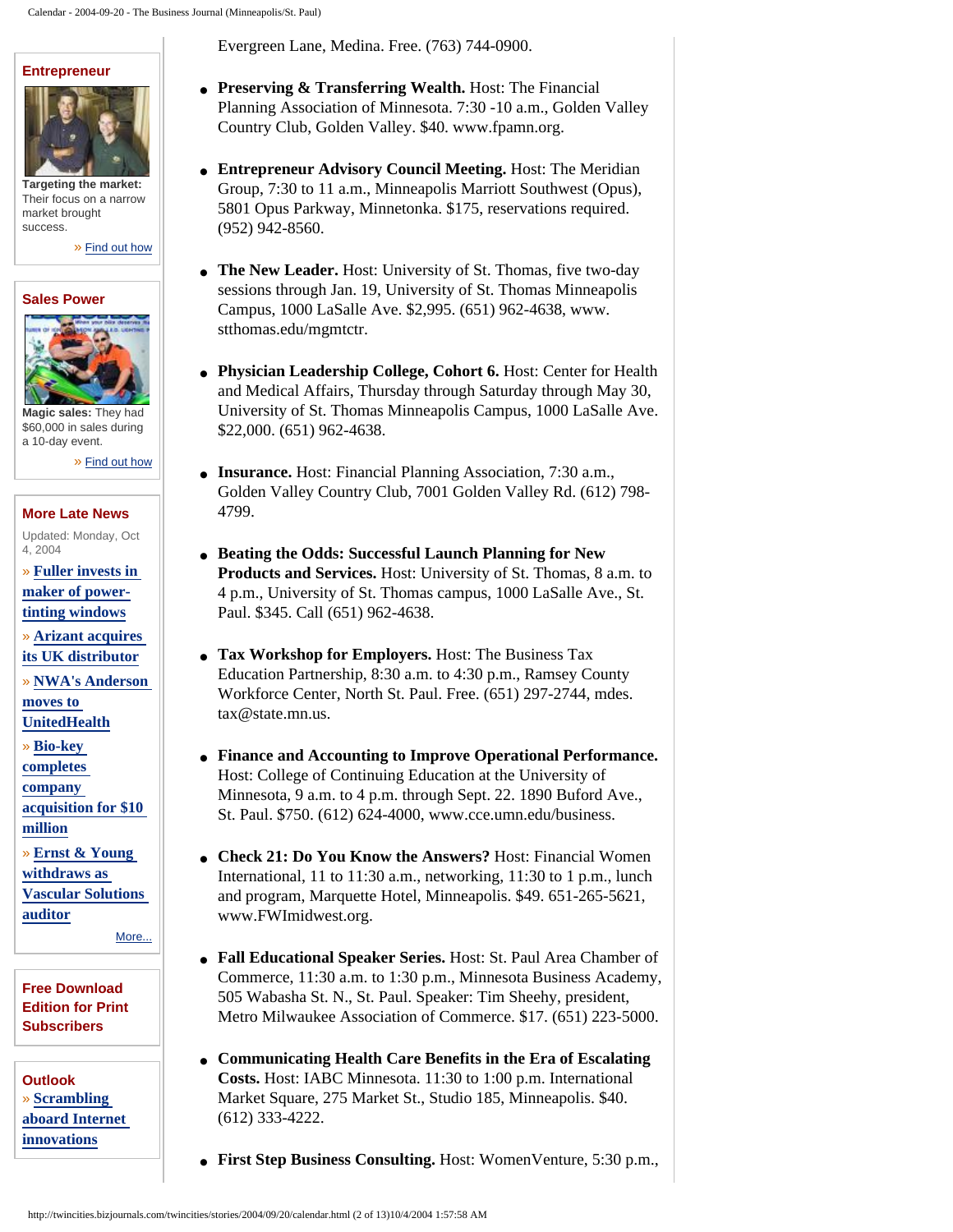**Washington** » **[Garages battle](http://twincities.bizjournals.com/extraedge/washingtonbureau/archive/2004/10/04/bureau1.html?jst=m_wa_hl)  [auto makers over](http://twincities.bizjournals.com/extraedge/washingtonbureau/archive/2004/10/04/bureau1.html?jst=m_wa_hl) [repair data](http://twincities.bizjournals.com/extraedge/washingtonbureau/archive/2004/10/04/bureau1.html?jst=m_wa_hl)**

#### **[Print Edition](http://twincities.bizjournals.com/twincities/stories/2004/10/04/?jst=m_pe_lk)**

#### **[Community](http://twincities.bizjournals.com/twincities/networking/)**

**Events**

» [Managing Personal](http://twincities.bizjournals.com/twincities/event/931)  **[Productivity Seminar](http://twincities.bizjournals.com/twincities/event/931)** 

**Nominations**

» [Corporate](http://twincities.bizjournals.com/twincities/nomination/190)

**[Citizenship](http://twincities.bizjournals.com/twincities/nomination/190)** 

**Coming Up** » [TEKNE Awards](http://twincities.bizjournals.com/twincities/networking/coming_up.html)

» [Growth 50](http://twincities.bizjournals.com/twincities/networking/coming_up.html)

» [Top 25](http://twincities.bizjournals.com/twincities/networking/coming_up.html)

[Architectural Firms](http://twincities.bizjournals.com/twincities/networking/coming_up.html) » [Top 25 Landscape](http://twincities.bizjournals.com/twincities/networking/coming_up.html)

[Architectural Firms](http://twincities.bizjournals.com/twincities/networking/coming_up.html) » [Focus on](http://twincities.bizjournals.com/twincities/networking/coming_up.html) 

**[architecture](http://twincities.bizjournals.com/twincities/networking/coming_up.html)** 

**More Tips**

## » [Event VIP](http://twincities.bizjournals.com/twincities/networking/more_tips.html)

[More Community Info...](http://twincities.bizjournals.com/twincities/networking/)

#### **[Contact Us](http://twincities.bizjournals.com/twincities/services/?jst=m_bjs_lk)**

WomenVenture Center, 2324 University Ave., Suite 200, St. Paul. \$20. (651) 646-3808.

- **Simple Truths In Life and in the Workplace! Host: Minnesota Concrete & Masonry Contractors Association, 7 p. m.** (networking at 6 p.m.), Park Place Double Tree Hotel, 1500 Park Place Blvd., St. Louis Park. Speaker: Gary Berg, G.L. Berg Entertainment. \$30. (952) 542-8600.
- **Financial Management (Part 6 of 8 in a series).** Host: WomenVenture, 6 to 9 p.m., WomenVenture Center, 2324 University Ave., Suite 200, St. Paul. \$65. Call (651) 646-3808 or visit www.womenventure.org.
- **Society of Human Resource Management Certification Test Preparation.** Host: College of Continuing Education at the University of Minnesota, 6 to 9 p.m., Tuesdays through Dec. 7, 1890 Buford Ave., St. Paul. \$845. (612) 624-4000, www.cce.umn. edu/ees.
- FastTrac II. Host: John M. Morrison Center for Entrepreneurship at the University of St. Thomas, 6 to 9 p.m., Tuesdays through Dec. 7, Minneapolis Campus, 1000 LaSalle Ave. \$650. (651) 962- 4638, www.stthomas.edu/entrep.
- **Community Leadership Institute, Level 2.** Host: University of St. Thomas, 6 to 9 p.m., Tuesdays through December 14, University of St. Thomas Minneapolis Campus, 1000 LaSalle Ave., Minneapolis. \$1,250. Call (651) 962-4638 or visit www. stthomas.edu/cnm.
- **FastTrac II Information session.** Host: University of St. Thomas, 6 to 7:30 p.m., Thorton Auditorium, rm 260, University of St. Thomas Minneapolis Campus. Free. Call (651) 962-4501 or email mfgretz@stthomas.edu
- **Inventors' Network meeting, 6:59 p.m.** Vandusen Center, 1900 LaSalle Ave., Minneapolis. \$15. www.vandusencenter.com

## **WED., SEPT. 22**

- Food for Thought. Host: Minneapolis Regional Chamber of Commerce, 7:30 a.m. networking, 8 a.m. program, Crowne Plaza Minneapolis, 618 Second Ave. S., Minneapolis. Speaker: Christopher Brown, CEO of SimonDelivers. \$45. (612) 370-9100.
- **Entrepreneur Advisory Council Meeting.** Host: The Meridian Group, 7:30 to 11 a.m., Minneapolis Marriott Southwest (Opus), 5801 Opus Parkway, Minnetonka. \$175. The meeting is for entrepreneurs, owners, presidents and CEOs. Reservations required. John Kurth, (952) 942-8560.
- **Managing Projects.** Host: University of St. Thomas, 8 a.m. to noon, University of St. Thomas campus, 1000 LaSalle Ave., St. Paul. \$85. Call (651) 962-4638.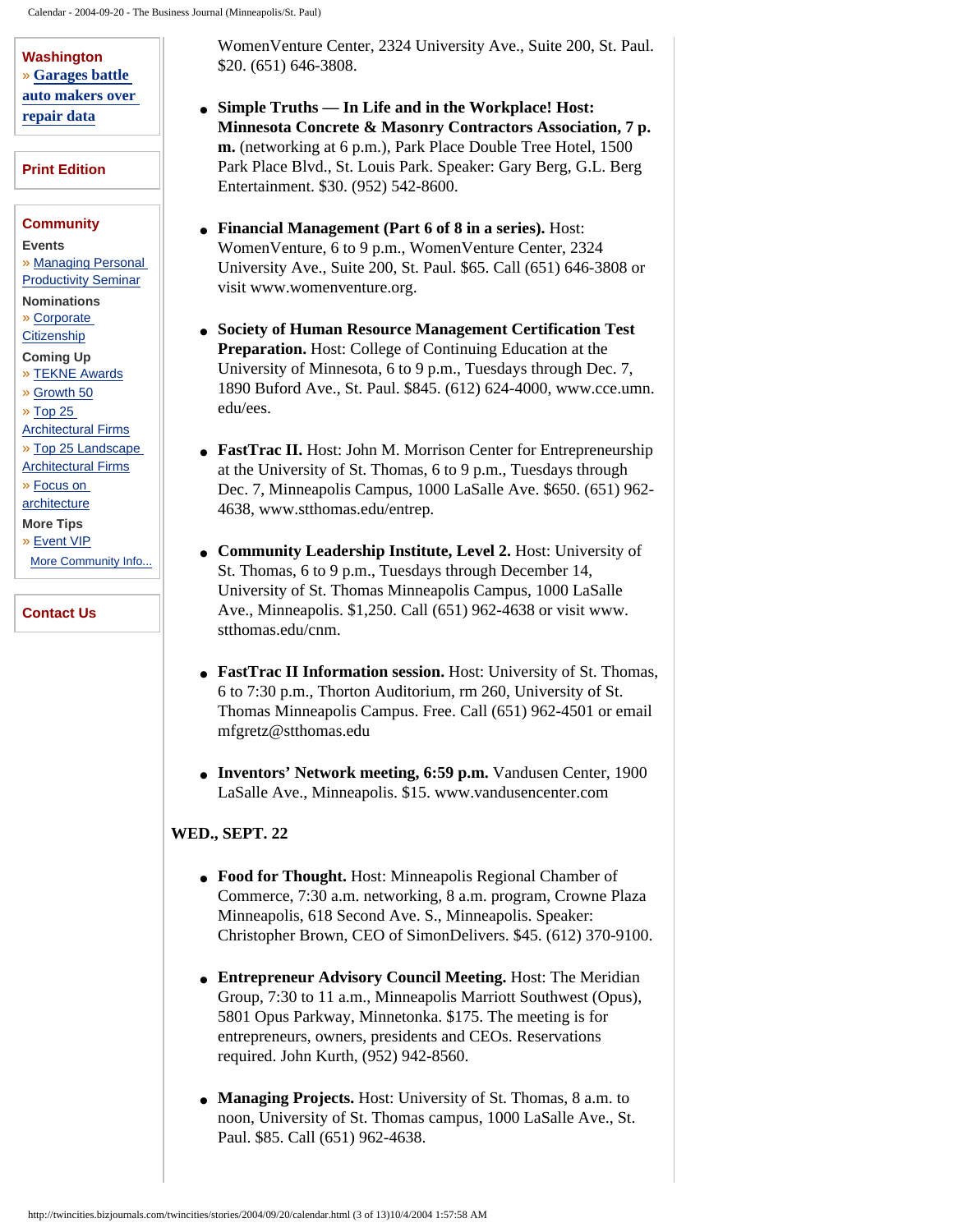- **Tenth Annual CCIM Commercial Real Estate Forecast.** Host: Minnesota-South Dakota Chapter of Certified Commercial Investment Members of the CCIM Institute, the University of St. Thomas and the Minnesota Real Estate Journal, 8 a.m. to noon, University of St. Thomas Minneapolis campus, 1000 LaSalle Ave., Thornton Auditorium. Keynote speaker: Toby Madden of the Federal Reserve Bank of Minneapolis. Other speakers: Russ McGinty, Madison Marquette; Harold Teasdale, Minnesota Brokerage; Mary Bujold, Maxfield Research; Michael Houge, Upland Real Estate Group; David Rasmussen, Collateral Mortgage; Steve Brown, United Properties; John Karver, CB Richard Ellis; Scott Moe, United Properties; James Damiani, Welsh Cos. The program will be chaired by Tim Mardell of Mardell Partners and will be moderated by Whitney Peyton of CB Richard Ellis. \$199. (952) 908-1785, www.mncar.org/ ccimforecast2004.
- **Mini MBA For Technical Professionals.** Host: University of St. Thomas, 6 to 9 p.m., Wednesdays through December 15, University of St. Thomas Minneapolis Campus, 1000 LaSalle Ave., Minneapolis. \$1,695. Call (651) 962-4638 or visit www. stthomas.edu/mgmtctr.
- **Grantmakers Need to Know about Nonprofit Finances.** Host: Minnesota Council on Foundations. 8:30 a.m. to noon, Continuing Education & Conference Center, University of Minnesota, St. Paul campus. \$95. (612) 338-1989.
- **28th Annual Minnesota Planned Giving Conference.** Host: Minnesota Planned Giving Council, today and tomorrow, St. Paul RiverCentre, 175 W. Kellogg Blvd., St. Paul. (651) 917-6250, www.mnpgc.org.
- **Employee compensation.** Host: University of Minnesota College of Continuing Education, 9 a.m. to 4 p.m. today and tomorrow. \$750. Continuing Education and Conference Center, 1890 Buford Ave., St. Paul, 612-624-4000, www.cce.umn.edu/business.
- **Why Care About Sustainable Architecture?** Host: Hennepin County Library, 2 to 4 p.m., Brookdale Resource Library, 6125 Shingle Creek Parkway. Free. Erin Driscoll, (651) 215-0211, www. sustainabledesignguide.umn.edu.
- **Who Wants FREE Money & Help for Their Small Business?** Teleclass on small business grants. Hosts: The American Institute of Small Business and vFinance.com, 6 p.m. \$39, \$49 day of class. www.vfinance.com/aisb, (800) 328-2906

#### **THUR., SEPT. 23**

- **Give Me \$50 and I Will Get You More Business.** Tele-class on marketing for sub-contractors. Host: Associated Builders and Contractors, 7:30 to 8:30 a.m. \$29. www.101bizclasses.com/ abcclasses.htm, (800) 328-2906.
- **Strategic Direction for Your Sales Force, 7:45 to 9:30 a.m., Chamber of Commerce Center, 401 N.** Robert St., Suite 150, St.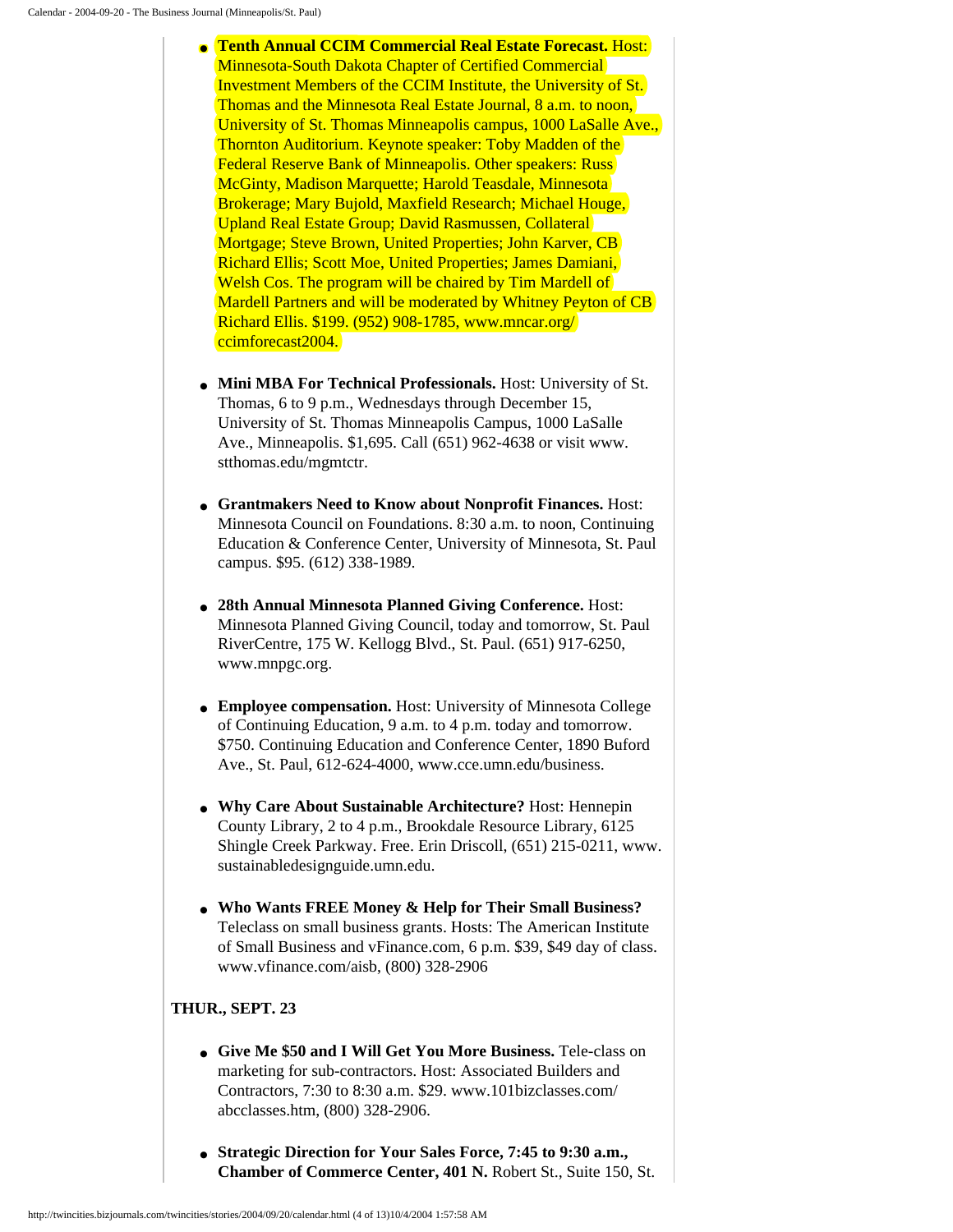Paul. Speaker: Sam Zordich, Stonegate Business Consulting. \$20. (651) 223-5000, www.saintpaulchamber.com.

- **VoIP: What Is It and What Can It Do for Your Organization?** Host: Norlight Telecommunications, 7:45 to 10 a.m., Embassy Suites Minneapolis Airport, 7901 34th Ave. S., Bloomington. Speaker: Mike Ulicki, chief technology officer for Norlight Telecommunications. Maggie Muckala, (800) 327-9442, mmuckala@norlight.com.
- **Coping with Cutbacks.** Host: University of St. Thomas, 8 a.m. to noon, University of St. Thomas campus, 1000 LaSalle Ave., St. Paul. \$85. Call (651) 962-4638.
- **Objects in Mirror are Closer than They Appear.** Host: Minnesota/Upper Midwest Chapter of the Marketing Research Association, 8 a.m. to 3 p.m., 5418 Wayzata Blvd., Golden Valley. \$140. Clark Kristensen, (651) 905-7893.
- **A Business Conference for Women: The Leadership Challenge--Creating Your Own Destiny.** Host: College of Saint Catherine, 8 a.m. to 4 p.m., 2004 Randolph Ave., St. Paul. \$179 through Sept. 1; \$205 regular fee. Call (651) 690-6819 or visit www.skate.edu/ce
- **Covering the Economy and the Markets.** Host: Donald W. Reynolds National Center for Business Journalism, the Minnesota Newspaper Foundation and the Minnesota Journalism Center. 8:30 a.m. to 4:30 p.m., Holiday Inn Metrodome, 1500 Washington Ave. S., Minneapolis. (703) 715-3332.
- **How to Get More Organized.** Host: Padgett-Thompson. Seminar registration 8:30 a.m., workshops 9 a.m. to 4 p.m., Clarion Hotel, 8151 Bridge Road, Bloomington. \$169. Call 1-800-258-7246
- **Evaluating Minnesota's Conservation Improvement Program.** Host: Minnesota Environmental Initiative, 9 a.m. to 4 p.m., Earle Brown Heritage Center, Brooklyn Center, www.mn-ei.org.
- **Bonds and Beyond: Current Trends and Fresh Strategies for Successful Healthcare Facilities Financing, Healthcare Real Estate Insights, 10 to 11:30am.** 90-minute audio conference. Cost: \$165. 800-775-7654
- **Power Body Language The 10-Second Connection.** Hosts: The Grapevine Network, Coldwell Banker Burnet Realty and New England Financial, 11:30 a.m. to 1 p.m., Coldwell Banker Burnet Realty office, 190 Cobblestone Lane, Burnsville. Speaker: Michael Hennessy. Free. (952) 746-5611.
- **America's Changing Economy: Trade Balances, Outsourcing and Jobs.** Host: Humphrey Institute of Public Affairs at the University of Minnesota, 11:30 a.m. to 3:45 p.m., Cowles Auditorium, 301 19th Ave. S., Minneapolis. Speakers: Tim Kane, The Heritage Foundation; Robert Shapiro, Sonecon; Gene Sperling, economic adviser to Sen. Kerry; Robbin S. Johnson, Cargill; Dave Foster, District 11 Steelworkers. \$35. Cindy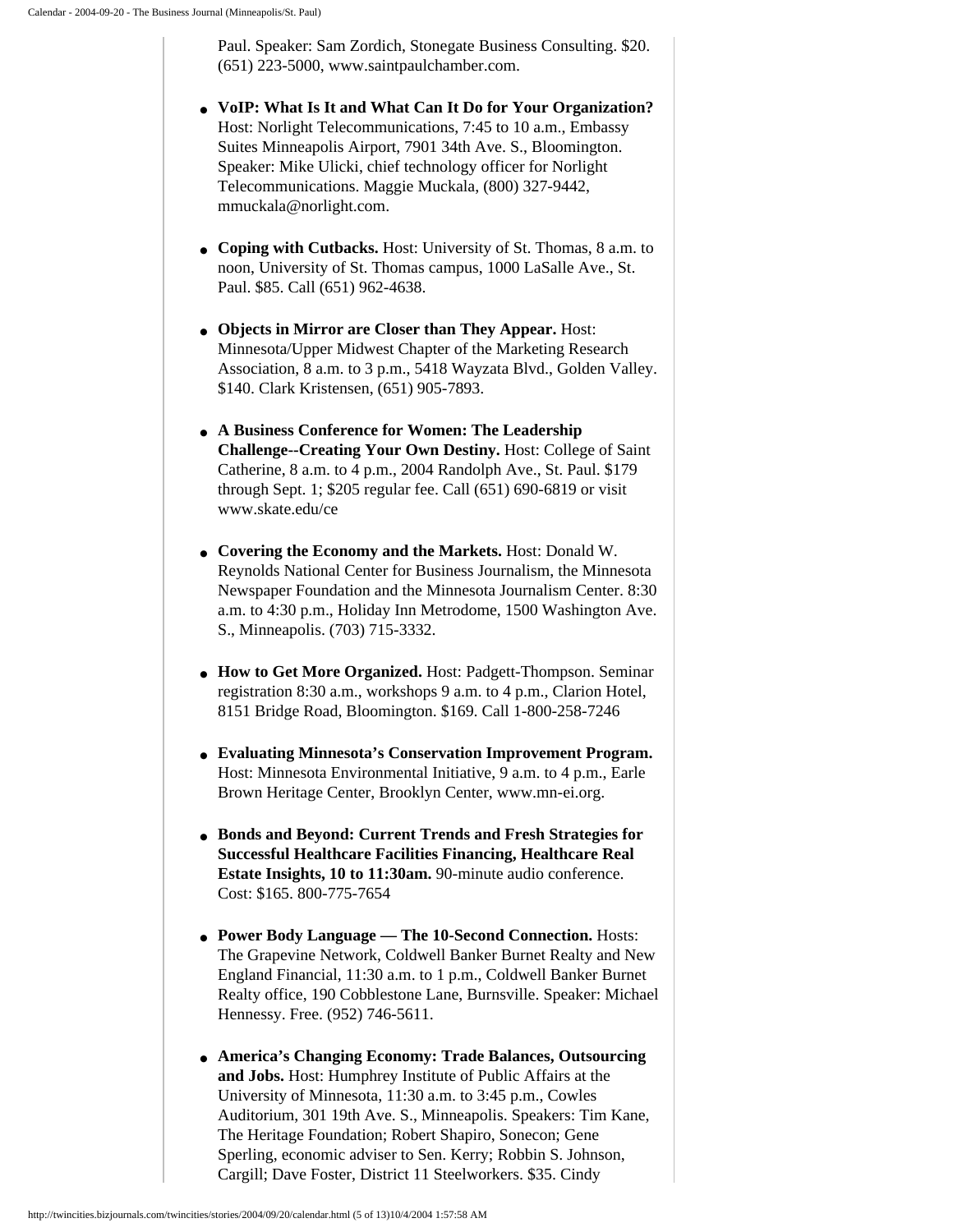Orbovich, (612) 625-2530, www.hhh.umn.edu/centers/policyforum.

- **Untangling the Terrible Mess of Employee Leave Laws.** Host: Wessels & Pautsch, 1 to 2:30 p.m., teleconference call. \$95. Send a fax to Doris Baxter, (630) 587-8430, to reserve a space.
- **Bucking the Trend: Building High-Performing Health Care Solutions.** Host: HealthPartners, 1 to 4:30 p.m., Sheraton Bloomington Hotel, Grand Ballroom, Interstate 494 and Highway 100. Speakers: Sung Won Sohn, Wells Fargo Banks; Mary Brainerd, HealthPartners; Helen Darling, National Business Group on Health; and Brad Kimler, Fidelity Employer Services Co. Free event for health care purchasers, brokers and agents. SalesTrgRegistration@healthpartners.com, (952) 883-5200.
- **MIT Enterprise Forum Inc.** Host: University of St. Thomas, 5:30 to 9 p.m., University of St. Thomas campus, 1000 LaSalle Ave., St. Paul. \$30. Call (651) 962-4638.
- **Community Leadership Institute, Level 1.** Host: University of St. Thomas, 6 to 9 p.m., Thursdays through December 16, University of St. Thomas Minneapolis Campus, 1000 LaSalle Ave., Minneapolis. \$1,250. Call (651) 962-4638 or visit www. stthomas.edu/cnm.
- **Emerging Leaders Lunch with Leaders.** Host: TwinWest Chamber of Commerce, 11:30 a.m. to 1 p.m., Sheraton Hotel Minneapolis West, 12201 Ridgedale Drive, Minnetonka. Cost: \$20. (952) 540-0234 ext. 19.
- **Me, Myself and I: Market Yourself Like Crazy (part 1 of 3 in series "Beyond Marketing 101").** Host: WomenVenture, 6 to 8 p. m., WomenVenture Center, 2324 University Ave., Suite 200, St. Paul. \$50 for one session, \$100 for all three. It also hosts Marketing Principles. Host: WomenVenture, 6 to 9 p.m. \$65. (651) 646-3808.
- **Mini Master of Business Communication.** Host: University of St. Thomas, 6 to 9 p.m., Thursdays through December 16, University of St. Thomas Minneapolis Campus, 1000 LaSalle Ave., Minneapolis. \$1,795. Call (651) 962-4638 or visit www.stthomas. edu/mgmtctr.
- **Instructor Training Skills.** Host: University of St. Thomas, 6 to 9 p.m., today and tomorrow, Minneapolis Campus, 1000 LaSalle Ave. (651) 962-4638, www.stthomas.edu/mgmtctr.

## **FRI., SEPT. 24**

- **How to Get Out of the Blame Game.** Host: The Council of Independent Professional Consultants, 7 to 9 a.m., Pickerman's Restaurant, Golden Hills Office Center, 701 Xenia, Golden Valley. \$15. 952-886-3307, www.cipcmn.org.
- **Entre Today: When Do I Exit to Maximize My Value?** Host: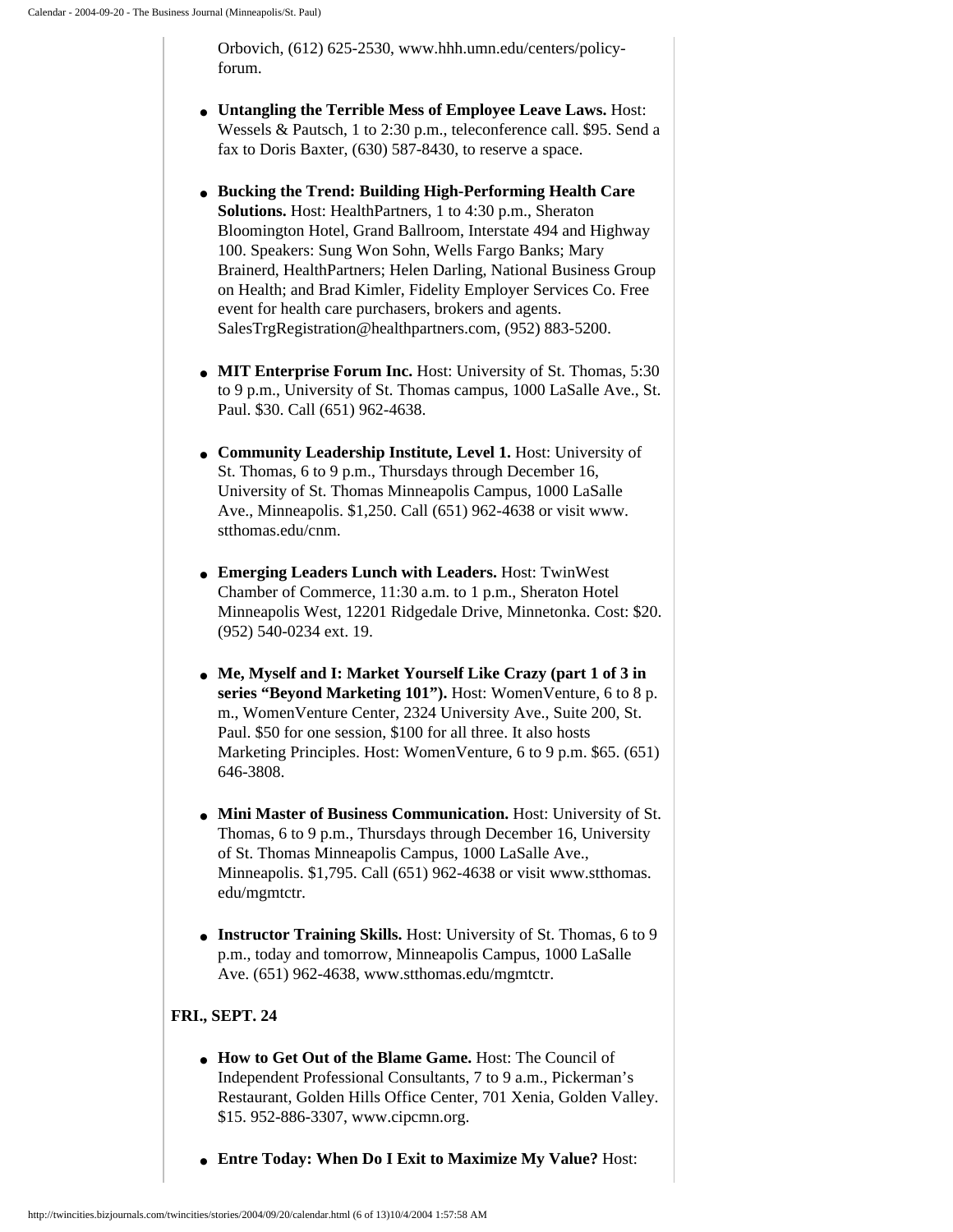John M. Morrison Center for Entrepreneurship, 7:30 to 9 a.m., Opus Hall, University of St. Thomas Minneapolis Campus, 1000 LaSalle Ave. Speaker: Dave Henderson, TripleTree. \$45 in advance, \$55 at the door. (651) 962-4400.

- **Success Case Evaluation: Satisfying the Training Skeptics.** Host: American Society for Training and Development Twin Cities Chapter, 7:30 to 11 a.m., Metropolitan Ballroom & Clubroom, 5418 Wayzata Blvd., Golden Valley. It also hosts Sensible Success Case Training Evaluation — Strategically Measuring the Impact of Your Company's Training Investments, 11:30 a.m. to 1:30 p.m., same location. (651) 917-6248, www.astd-tcc.org.
- **Laying the Foundation for Fund Development.** Host: University of St. Thomas, 8 a.m. to 4 p.m., University of St. Thomas campus, 1000 LaSalle Ave., St. Paul. \$145. Call (651) 962-4638.
- **Project Management: Incorporating Creativity and Innovation.** Host: University of St. Thomas, 8 a.m. to 4 p.m., University of St. Thomas Minneapolis Campus, 1000 LaSalle Ave. \$375. (651) 962-4638, www.stthomas.edu/mgmtctr.
- **VIP Business Speaking Club.** Host: Spoken Impact, 7:30 to 10 a. m., Parkdale Plaza Building, 1660 S. Highway 100, St. Louis Park. This is a 9-month series that meets once a month through May 20. \$1,499, registration deadline is Sept. 17. (952) 697-3560, www. SpokenImpact.com.

#### **SUN., SEPT. 26**

● **10th Annual Innovation Convergence: Building and Sustaining Innovation for Growth.** Host: Institute for International Research, today through Sept. 29, Marriott Minneapolis City Center. Speakers: Henry Chesbrough, Center for Technology Management, University of California-Berkeley; Tom Kelley, IDEO; Larry Keeley, The Doblin Group; Dr. David Cooperrider, Case Western Reserve University; Steve Denning, author; Robin Hanson, James M. Buchanan Center, George Mason University; Robert Tucker, The Innovation Resource. Conference chairperson: Joyce Wycoff, The InnovationNetwork. \$1,795-\$3,200. (888) 670-8200; www. iirusa.com/convergence

## **MON., SEPT. 27**

- **Financial Management for Nonprofit Organizations.** Host: University of St. Thomas, 8:30 a.m. to 4 p.m., Mondays through Oct. 11, Minneapolis Campus, 1000 LaSalle Ave. \$350. (651) 962- 4638, www.stthomas.edu/cnm.
- **Iterative Project Planning.** Host: Watermark Learning, 8:30 a.m. to 4:30 p.m., Edina facility. \$550. Roberta Hoffman, (952) 921- 0900 ext. 208, www.watermarklearning.com.
- **Mini Master Project Management Series.** Host: University of St. Thomas, 6 to 9 p.m., Mondays through Dec. 13, 1000 LaSalle Ave., Minneapolis. \$1,795. (651) 962-4600.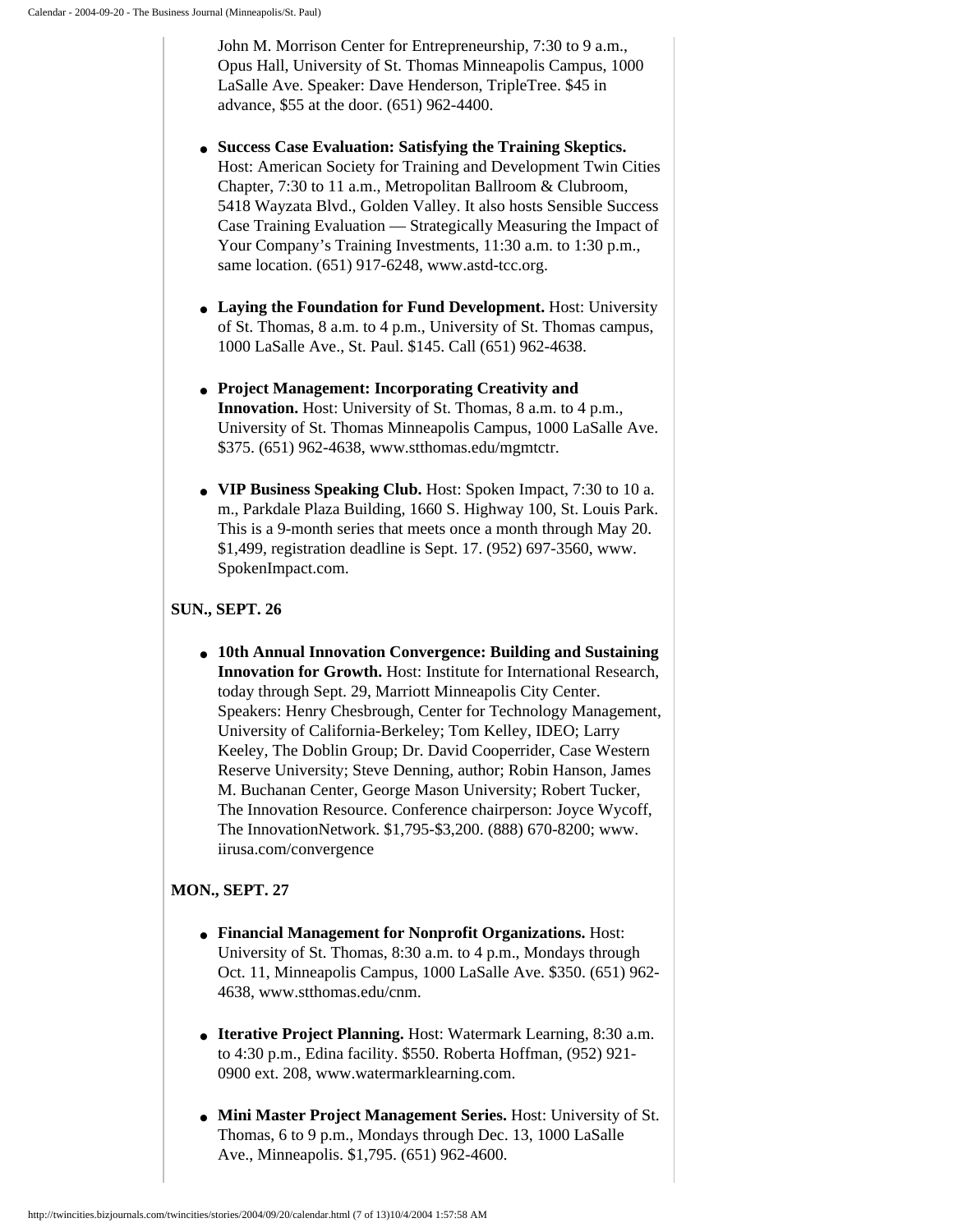● **Mini Master of Financial Management.** Host: University of St. Thomas, 6 to 9 p.m., Mondays through Dec. 13, University of St. Thomas Minneapolis Campus, 1000 LaSalle Ave. \$1,695. (651) 962-4638, www.stthomas.edu/mgmtctr.

## **TUE., SEPT. 28**

- **Use Case Modeling.** Host: Watermark Learning, 8:30 a.m. to 4:30 p.m., Edina facility through Sept. 29. \$895. Roberta Hoffman, (952) 921-0900 ext. 208.
- **Understanding Demand Shifts for Grain-Based Foods.** Host: U. S. Department of Agriculture's Economic Research Service and by the Farm Foundation, 9 a.m. to 5 p.m., University of Minnesota, McNamara Alumni Center, 200 Oak St. SE, Minneapolis. \$450 for individuals, \$150 for university or government employees. (612) 625-7019.
- **Combating Terrorism SBIR/STTR Research Funding Host: Minnesota Project Innovation Inc., 9 a.m.** to noon. \$95. www. mpi.org.
- **Minnetonka/Plymouth Business Council.** Host: Twin West Chamber of Commerce. Sheraton Minneapolis West, 12201 Ridgedale Drive, Minnetonka. Cost: \$12. (952) 540-0234. Ext. 11.
- **High Impact Presentations.** Host: University of Minnesota College of Continuing Education, 9 a.m. to 4 p.m. \$395, and COBRA, HIPAA and Flexible Spending Accounts, 9 a.m. to 4 p. m., \$395. Continuing Education and Conference Center, 1890 Buford Ave., St. Paul, 612-624-4000, www.cce.umn.edu/business.
- **How Getting Fired Could be the Best Thing that Ever Happened to You, Host: Midwest Direct Marketing Association, 11:30 a.m.** to 1:30 p.m., Millennium Hotel, 1313 Nicollet Mall, Minneapolis. Speaker: business executive and author Harvey Mackay. \$90. (952) 928-4643, www.mdma.org.
- **Mini Master of Quality Management.** Host: University of St. Thomas, 6 to 9 p.m., Tuesdays through December 14, University of St. Thomas Minneapolis Campus, 1000 LaSalle Ave. \$1,695. Call (651) 962-4638 or visit www.stthomas.edu/mgmtctr.

# **WED., SEPT. 29**

- **Board Recruitment and Orientation.** Host: Center for Nonprofit Management at the University of St. Thomas, 7:30 to 9:30 a.m., Terrence Murphy Hall, Minneapolis campus, 1000 LaSalle Ave. \$25. (651) 962-4638.
- **Writing for Results.** Host: University of St. Thomas, 8 a.m. to 4 p. m., Minneapolis campus, 1000 LaSalle Ave. \$345. (651) 962-4600, www.stthomas.edu/mgmtctr.
- **Sales, Marketing & Publicity EXPO.** Host: Media Max, 3 to 7 p. m., Metropolitan Event Center in Golden Valley. Brad or Rick,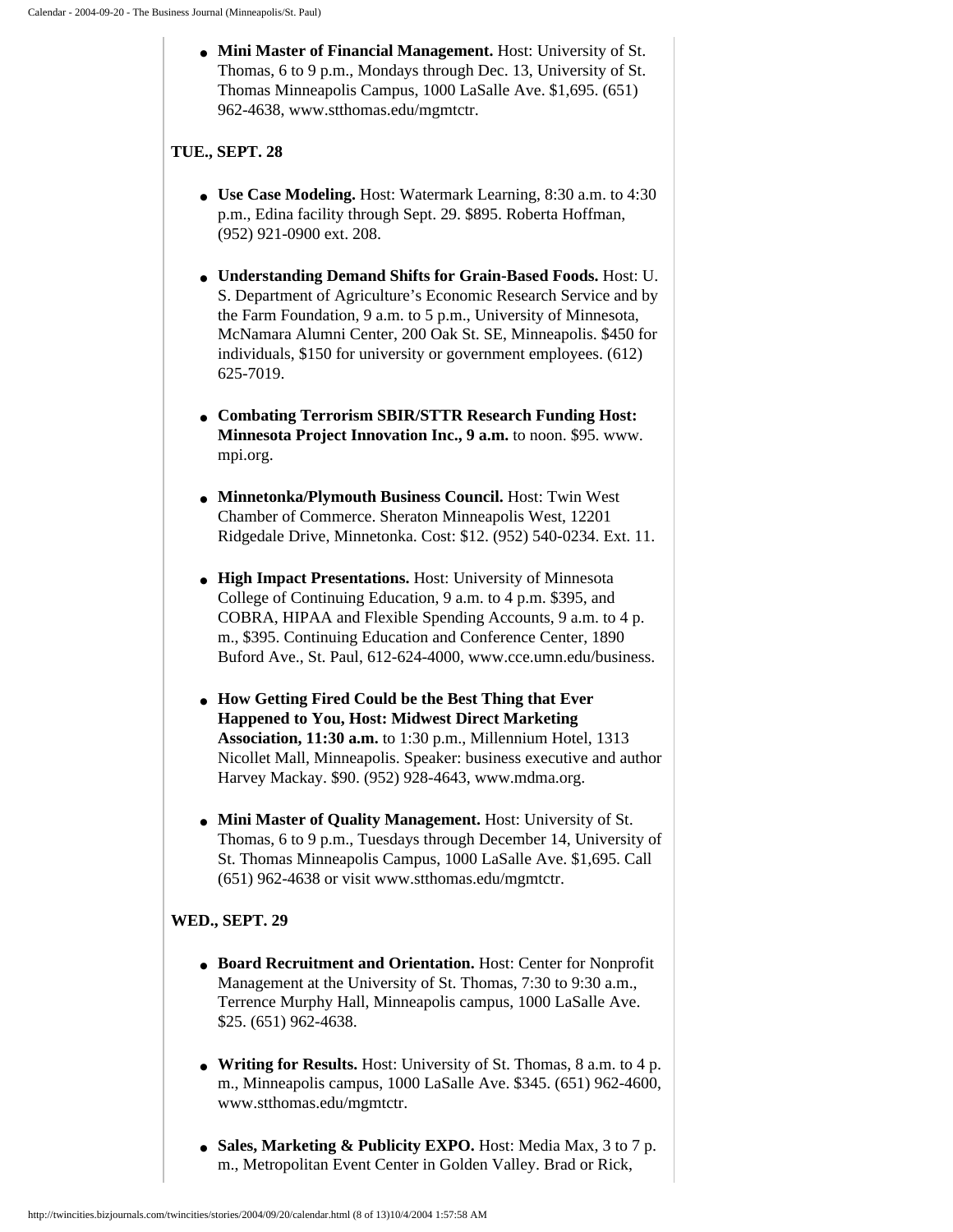(952) 238-1700, www.PublicityEXPO.com.

● **Business Showcase.** Host: Twin West Chamber of Commerce. 11:30 a.m. to 1 p.m. Four Seasons Chiropractic, 4455 N. Hwy. 169, Suite 200, Plymouth. Free. (952) 540-0234 ext. 15.

## **THUR., SEPT. 30**

- **Building a Major League Team.** Host: St. Paul Area Chamber of Commerce, 7:45 to 9:30 a.m., Chamber of Commerce Center, 401 N. Robert St., Suite 150, St. Paul. Speaker: Danita Bye, Sales Growth Specialists. \$20. (651) 223-5000, www.saintpaulchamber. com.
- **College of St.** Catherine Retreat. Host: College of St. Catherine's Leadership Institute, through Oct. 2. This retreat starts an 8-month program designed for women leaders. \$1,900 for the program completed with a professional development certificate, \$2,300 for the graduate credit option. (651) 690-8607.

# **FRI., OCT. 1**

- **Government Grants and Contracts.** Host: University of St. Thomas, 8 to 11:30 a.m., Minneapolis Campus, 1000 LaSalle Ave. \$85. It also hosts Realistic Budgeting, noon to 4 p.m., Minneapolis Campus. \$85. (651) 962-4638, www.stthomas.edu/cnm.
- **Breakthrough Business Success.** Host: Professional Sales Association. 7:30 a.m. to 9 a.m., Clarion Hotel, 8151 Bridge Road, Bloomington. \$10 to \$25. (651) 398-7912, www.psamn.org.
- **Impacts on Market Trends.** Host: Twin Cities Chapter of the Society for Marketing Professional Services, 12:30 to 1:30 p.m. (networking at 11:30 a.m.), St. Anthony Main Events Center, 219 S. E. Main St., Minneapolis. \$50 in advance; \$65 at the door. Register by Sept. 28: (763) 398-0838; www.smps-tc.org.
- **The Best Place to Start, 6 to 7 p.m.** Free. Cash Flow Lab, 6 to 9 p. m. \$25. Financial Management (Part 6 of 8 in a series), 6 to 9 p.m., Normandale Community College, 9700 France Ave. S., Bloomington. \$70. Call (651) 646-3808 or visit www. womenventure.org.

## NETWORKING

## **MON., SEPT. 20**

- **Master Networkers.** Roseville chapter, 11:30 a.m. at Red Lobster, 2330 Prior Ave. N., Pete, (651) 487-1847.
- **Grapevine Network Minnetonka Carlson, 4:30 to 5:45 p.m., Carlson Center, 601 Carlson Parkway, Suite 1050, Minnetonka.** Call (952) 746-5611.
- **Free Thought Toastmasters, 6 p.m., Muffaletta Cafe, 2260 Como Ave., St.** Paul. George, (651) 635-5945.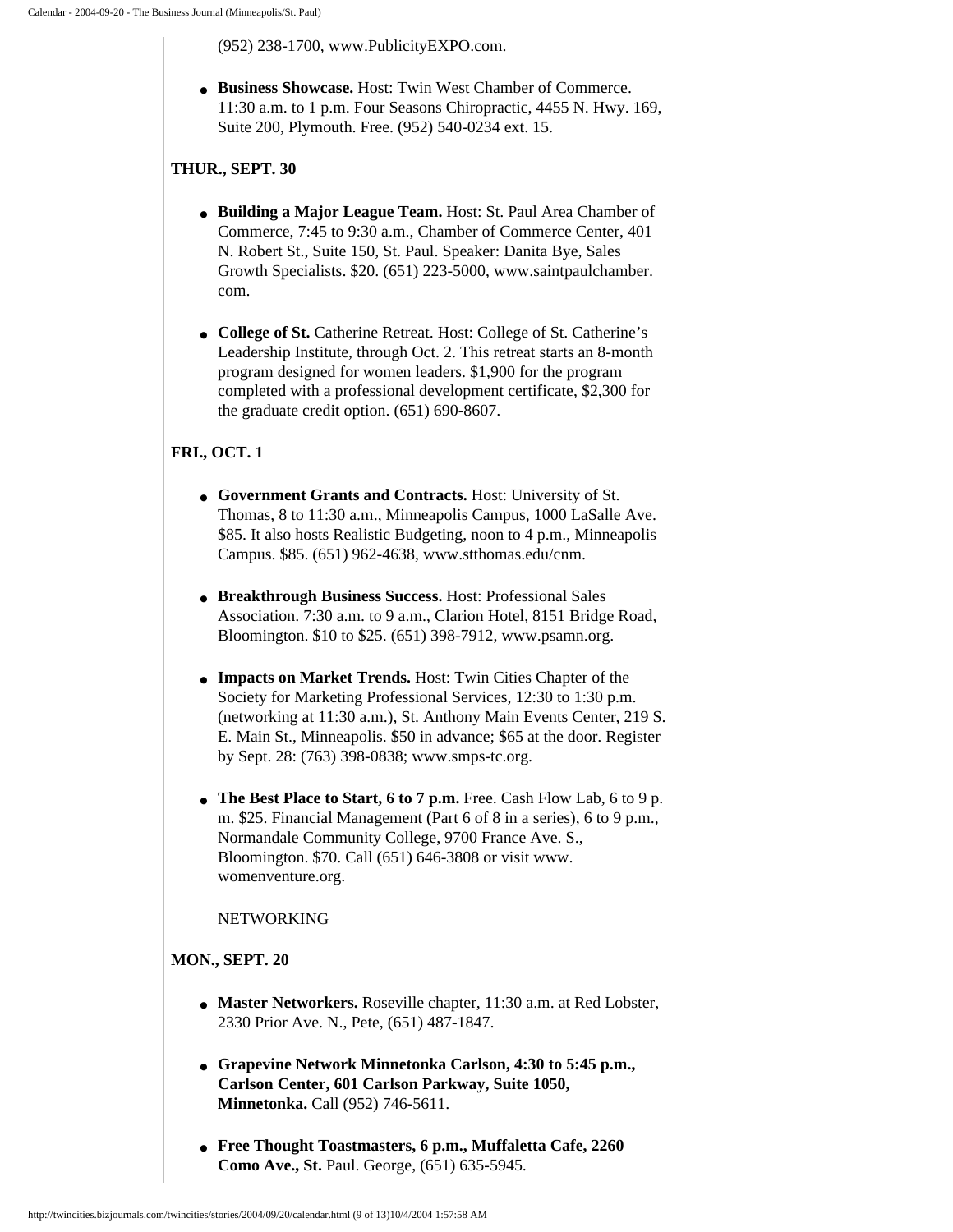● **Toastmasters Minneapolis Club No.** 75, 6:15 to 8:15 p.m., Oak Grill Restaurant, Marshall Field's, 700 Nicollet Mall, Minneapolis. Call William Wright at (612) 871-4616.

#### **TUE., SEPT. 21**

- **Business Networking International of Woodbury, 7:15 to 8:45 a. m., Awada's Woodbury Grille.** Leanne Schmiesing, (651) 271- 3263.
- **Bloomington Noon Rotary, 12:15 p.m., Ramada Inn Airport and Thunderbird Convention Center, 2300 E.** American Blvd. Diann Kirby, (952) 563-8818.
- **Grapevine Network Bloomington Creekside group, 8:30 to 9:45 a.m., Creekside Community Center, 9801 Penn Ave.** S., Room 110. Bloomington Hall group, 8 to 9:15 a.m. at Knights of Columbus Hall, 1114 W. 79th St. Burnsville Eagles group, 8 to 9:15 a.m. at Eagle Trace Building (by Goodyear), 12002 County Road 11. Eden Prairie group, 4:30 to 5:30 p.m. at M & I Bank, 11455 Viking Dr. Elk River/Big Lake group, 8:30 to 9:30 a.m., Riverview Community Bank, 9040 Quaday Ave. N.E., Otsego (Hwy. 101 and Hwy. 39, next to Blackwoods Restaurant). Maple Grove group, 8:15 to 9:30 a.m. at Maple Grove Community Center, 12951 Weaver Lake Rd. Maplewood group, 11:30 a.m. to 12:45 p.m. at Keystone Computer Solutions Inc., 2399 Ariel St. N., Suite A. Mendota Heights group, 8:45 to 9:30 a.m. at Paychex Building, 1210 Northland Dr., Suite 100. (952) 746-5611 for all groups.
- **Master Networkers.** Maple Grove chapter, 11:30 a.m. at Angeno's, 13588 80th Circle. Ridgedale chapter, 11:30 a.m., Martha's Vineyard in the St. Louis Park Holiday Inn, I394 and Hopkins Crossroads. Pete, (651) 487-1847.
- **Lakers Toastmasters Meeting 6 to 7:15 p.m., Good Shepard Church, 4801 France Ave.** S., Room 132, Minneapolis. Contact Mike at (952) 224-2930.
- **Diversified Business Professionals, 7:30 to 9 a.m., Hometown Buffet, Coon Rapids.** Jeff, (763) 755-1845.
- **Aim to Suceed Women's Business Group Plymouth group, 8 to 9:30 a.m., 701 Carlson Parkway, Minnetonka.** Call (763) 323- 7551 or visit www.aimnetworking.com.
- **Toastmasters Thriftbuilder Club, noon to 1p.m., 801 Marquette Avenue South, TCF Third Floor Boardroom, Minneapolis.** Free. Rosie, (612) 661-8376.

## **WED., SEPT. 22**

● **Minneapolis South Rotary Club, 7:15 a.m., American Indian OIC, 1845 E.** Franklin Ave. Tie Oei, (651) 747-1037.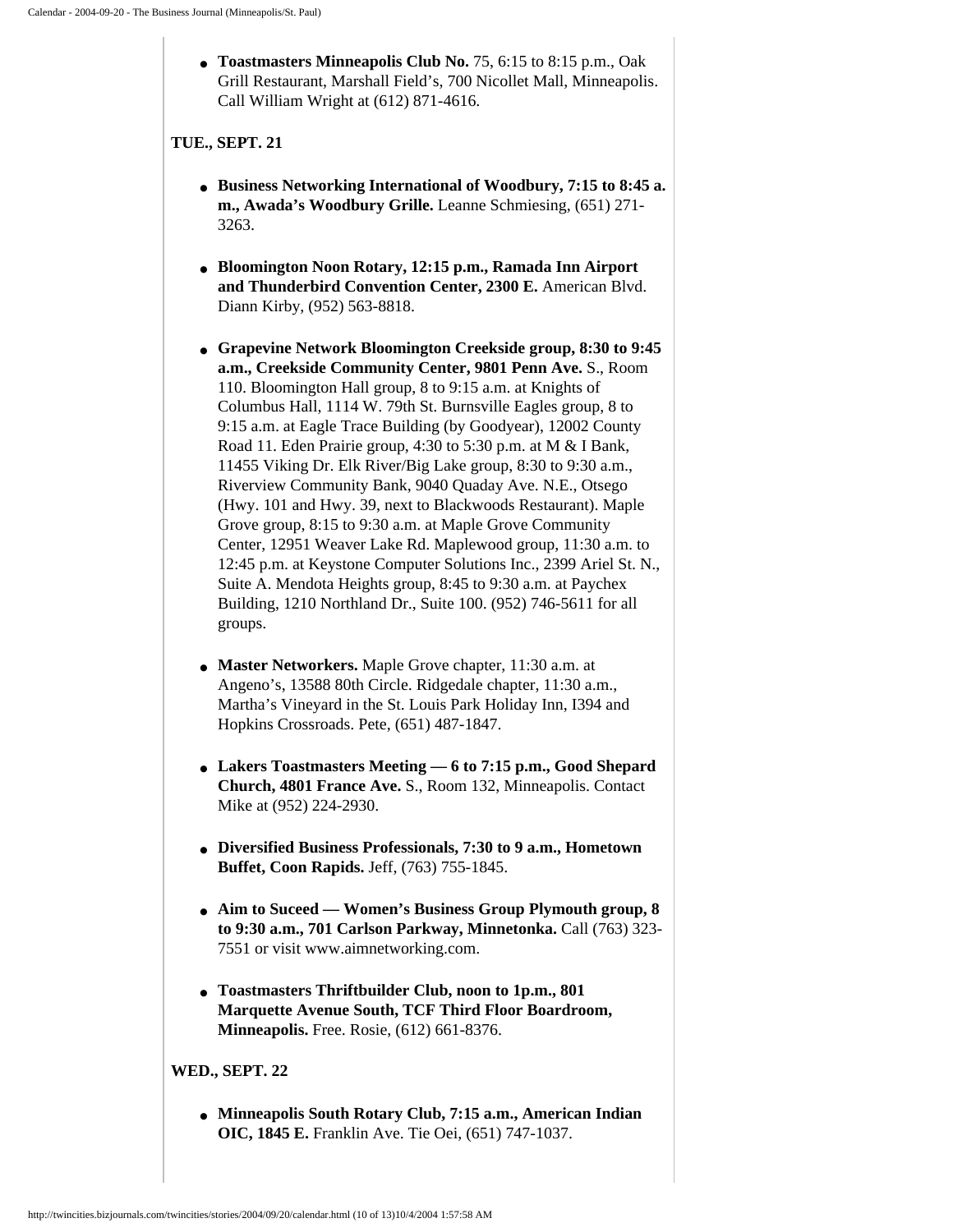- **a.m.** expresso…A Networking Event. Host: St. Paul Area Chamber of Commerce, 7:30 to 9 a.m., Park Square Theatre, 20 W. Seventh Place, Historic Hamm Building, St. Paul. Free. (651) 223-5000, www.saintpaulchamber.com.
- **Aim to Succeed Women's Business Group Bloomington2 group, 12 to 1:30 p.m.** at Associated Bank, 7760 France Ave. S., Suite 220, Edina. St. Paul group, 7:30 to 9 a.m., The Gathering, 656 Selby Ave., St. Paul. (763) 323-7551, www.aimnetworking. com.
- Master Networkers. Shoreview chapter, 7:45 a.m. at McGuire's in the Holiday Inn St. Paul N., 1201 W. County Road E. St. Paul chapter, 11:30 a.m. at Dixie's on Grand Ave. Pete, (651) 487-1847.
- **Grapevine Network Bloomington Wells Fargo group, 7:30 to 8:45 a.m.** at 3601 Minnesota Drive, Suite 100. Brooklyn Center group, 7:30 to 8:45 a.m., 6th floor conference room, 5701 Shingle Creek Parkway. Edina group, 11:30 a.m. to 12:45 p.m., Administaff Office, 3600 Minnesota Dr., Suite 70. Plymouth group, 11 a.m. to 12:15 p.m., Plymouth Ice Arena, 3650 Plymouth Blvd. Call (952) 746-5611 for all groups.
- **Advantage Networking on Grand, 11:30 a.m.** to 1 p.m., Sidney's Restaurant at 917 Grand Ave., St. Paul. Call John at (651) 442- 0465.
- **Business Builders, 7 to 8:30 a.m.** at Old Country Buffet, 9 East Street, Richfield. Call Anne, (763) 476-6033.
- **Synergy Networking Group, 11:30 a.m.** to 12:30 p.m., 3600 Minnesota Drive, Room 80A, Edina. (952) 831-6214.

## **THUR., SEPT. 23**

- **PRSA Alive After 5! Host: Minnesota chapter of the Public Relations Society of America, 5:30 to 7:30, Chang O'Hara's, 498 Selby Ave., St.** Paul. \$5, appetizers and cash bar. Wendy Burt, (651) 296-6043.
- **Metro SpeakEasy Toastmasters, 7:30 to 8:30 a.m.** at 100 Washington Square Building, downtown Minneapolis. Todd, (763) 522-6365, www.speakeasytoastmasters.org.
- **Eden Prairie Business-2-Business Networking, 7:30 to 8:30 a. m., Flagship Corporate Center, 775 Prairie Center Dr., Suite 400.** \$8 per month. Cynthia Theisen, (952) 942-2847.
- **Executive Connections Business Network, 9 to 10 a.m, Associated Bank Building, 5353 Wayzata Blvd., 2nd Floor Conference Room, St.** Louis Park. Dominic DesMarais, (952) 548- 3708.
- **Marsh Winds Toastmasters, 9:15 to 10:30 a.m., Minnetonka United Methodist Church.** Call Ann Cathcart at (952) 474-9800 or email clrpath@aol.com.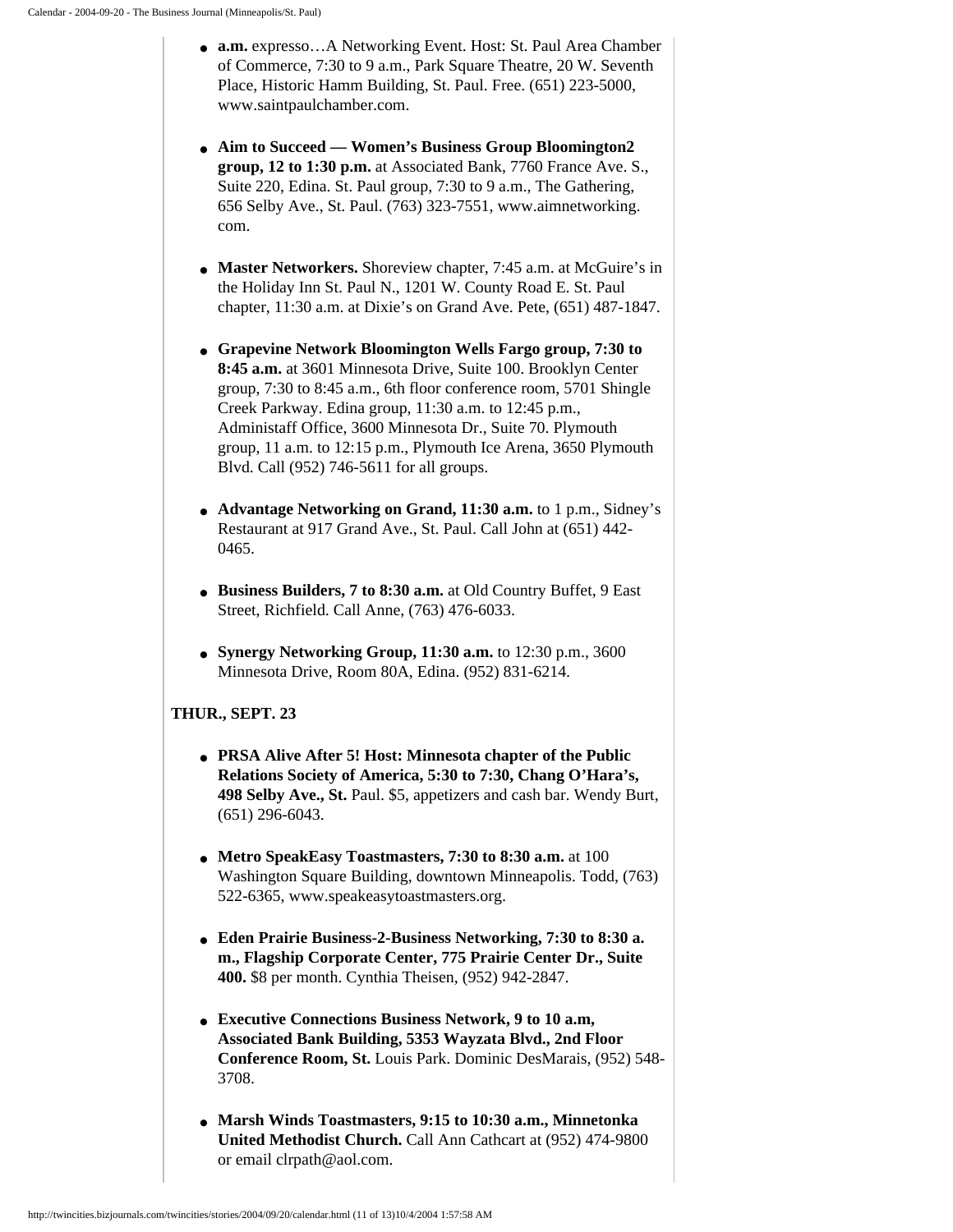- **Uptown Rotary, 7:30 to 8:30 a.m., Minikahda Club, 3205 Excelsior Blvd., Minneapolis.** Call Jeff, (952) 838-7006.
- **Business Networking International of Minnetonka and St.** Louis Park - Power Networkers chapter, 11:30 a.m. to 1 p.m. at Holiday Inn West. Lunch is \$12.50. Call Tara Roman at (612) 618- 3599.
- **Code of Ethics, 1:30 to 5 p.m., Rochester Golf & Country Club, 3100 W.** Country Club Rd., Rochester. Host: The Financial Planning Association. \$40. Call (612) 789-4799.
- **NAWBO Connection Event.** Host: National Women Business Owners Minnesota Chapter, 4:30 to 7 p.m., Bandana Conference Center in St. Paul. www.nawbo-mn.org.
- **Trends: Embracing Paradox.** Host: Association for Women in Communications, 6 to 9 p.m., Escape Ultra Lounge in downtown Minneapolis' Block E. Speaker: Trend expert Robyn Waters. \$55. Wendy Huckaby, (651) 696-0078, www.awctwincities.com.

# **FRI., SEPT. 24**

- **Super Speakers Toastmasters, 7 to 8 a.m., Supervalu headquarters in Eden Prairie.** Free. (952) 294-0527.
- **Grapevine Network Bloomington Northland group, 7:30 to 8:45 a.m.** at Minnesota Center Building, 7760 France Ave. S., Suite 220, Bloomington. Call (952) 746-5611.
- **Master Networkers Bloomington chapter, 7:30 a.m., Webster's Cafe, 7900 Xerxes Ave.** S. (651) 487-1847.
- **Rotary Club of Minneapolis, noon to 1:30 p.m., 50th floor, IDS Tower in Minneapolis.** (612) 673-0166.

# **MON. SEPT. 27**

- Master Networkers. Roseville chapter, 11:30 a.m. at Red Lobster, 2330 Prior Ave. N., Pete, (651) 487-1847.
- **Grapevine Network Minnetonka Carlson, 4:30 to 5:45 p.m., Carlson Center, 601 Carlson Parkway, Suite 1050, Minnetonka.** Call (952) 746-5611.
- **Toastmasters Minneapolis Club No.** 75, 6:15 to 8:15 p.m., Oak Grill Restaurant, Marshall Field's, 700 Nicollet Mall, Minneapolis. Call William Wright at (612) 871-4616.

# **TUE., SEPT. 28**

● **Business Networking International of Woodbury, 7:15 to 8:45 a. m., Awada's Woodbury Grille.** Leanne Schmiesing, (651) 271- 3263.